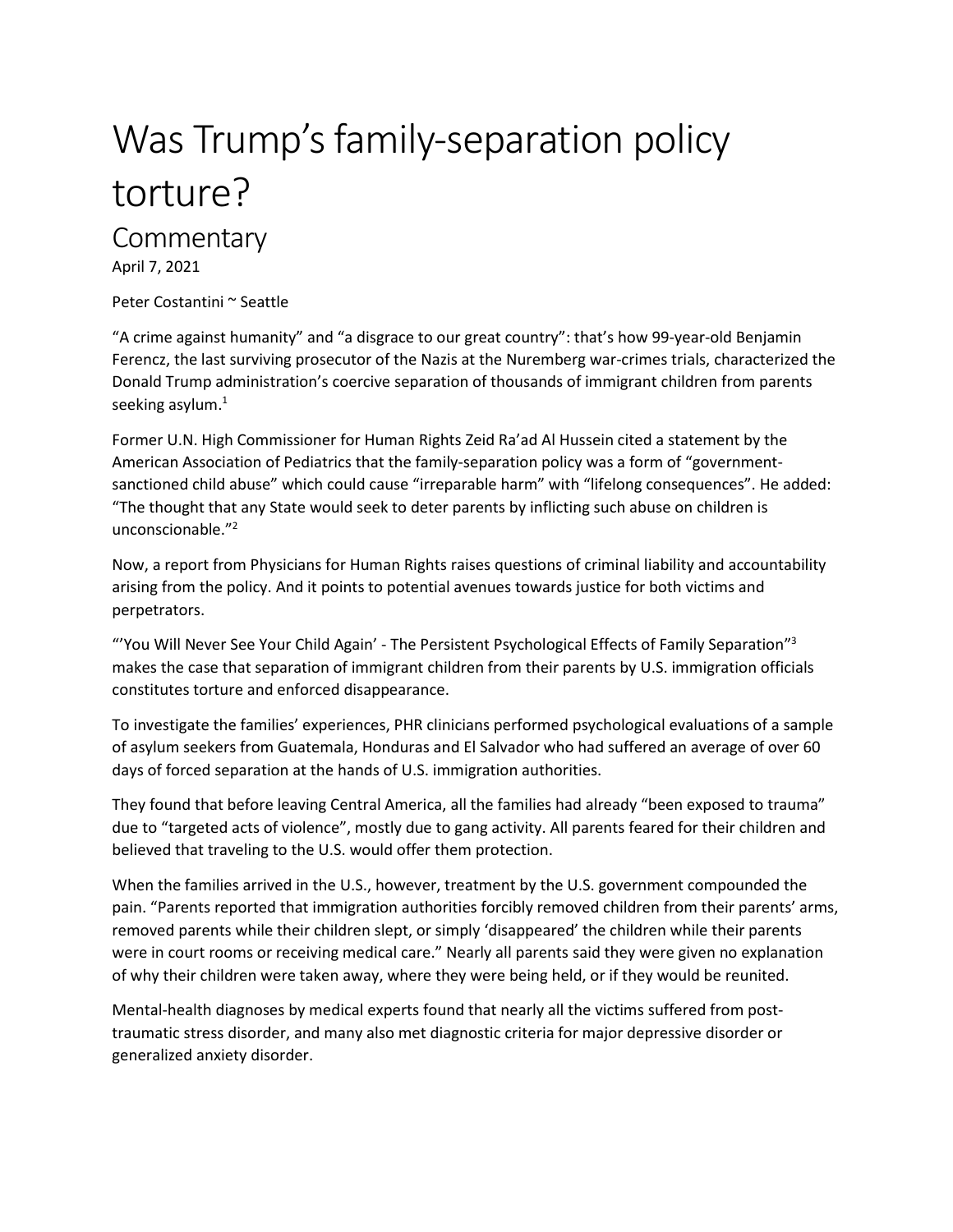Citing the United Nations Convention Against Torture, $4$  PHR asserted that "the U.S. government's treatment of asylum seekers through its policy of family separation constitutes cruel, inhuman, and degrading treatment and, in all cases evaluated by PHR experts, rises to the level of torture." It found that "the policy and practice of family separation also constitutes enforced disappearance, which occurs when state agents conceal the fate or whereabouts of a person who is deprived of liberty."

The report concludes that the U.S. government is obligated by domestic and international standards to "provide redress to victims of torture and ill-treatment, including in the form of rehabilitative services; ensure the families of disappeared children know the truth of their family members' whereabouts by dedicating adequate government resources to ensure timely reunification for all separated families, including deported parents; and prosecute U.S. officials who have broken the law." The document ends with detailed recommendations to the Biden administration and Congress for policy changes to achieve these and further ends.

Physicians for Human Rights executive director Donna McKay said in a statement<sup>5</sup> that families who suffered this treatment should be given "legal residency in the United States", along with ongoing mental health care and "redress in monetary compensation" as recommended by the report. She urged the new Secretary of Homeland Security, Alejandro Mayorkas, to deliver on his pledge that the familyreunification task force proposed by President Joseph Biden would explore "lawful pathways" for citizenship for separated families. And she called for "accountability for the perpetrators of the family separation policy". PHR is a New York-based non-governmental organization that shared in the 1997 Nobel Peace Prize.

From 2017 through 2019, the PHR report said, 5,512 children were coercively separated from their families by border officials. Of the 1,556 children separated between July 1, 2017 and June 26, 2018, according to the American Civil Liberties Union, 207 or 13.3 percent were younger than 5 years old.<sup>6</sup>

In 2018, the ACLU brought a successful lawsuit, Ms. L v. ICE, in which a federal court held the practice unconstitutional and required the government to reunite all separated families.<sup>7</sup>

Yet even now, the damage continues. As of January 2021, more than 611 of the forcibly separated children had still not been reunited with their parents, according to the ACLU. Lee Gelernt, Deputy Director of the ACLU Immigrants' Rights Project, said that even after the ruling in Ms. L v. ICE, Trump administration officials delayed furnishing or withheld critical data, and provided stale contact information. As a result, some children have remained separated from their parents for nearly two years.<sup>8</sup>

Gelernt told me in an e-mail that the organization currently has a civil class-action suit for damages pending in Arizona against individuals responsible for family separation.

## Family values and razor wire

The full scope of family separation, though, is much broader than just those forcibly torn apart by Trump. It also encompasses the many immigrant children and parents already in the U.S. who have been separated by deportations, imprisonment, and other forms of persecution targeting immigration status during the three previous administrations. For example, many of the hundreds of thousands deported after raids by Immigration and Customs Enforcement were parents whose children were left behind, sometimes without a breadwinner.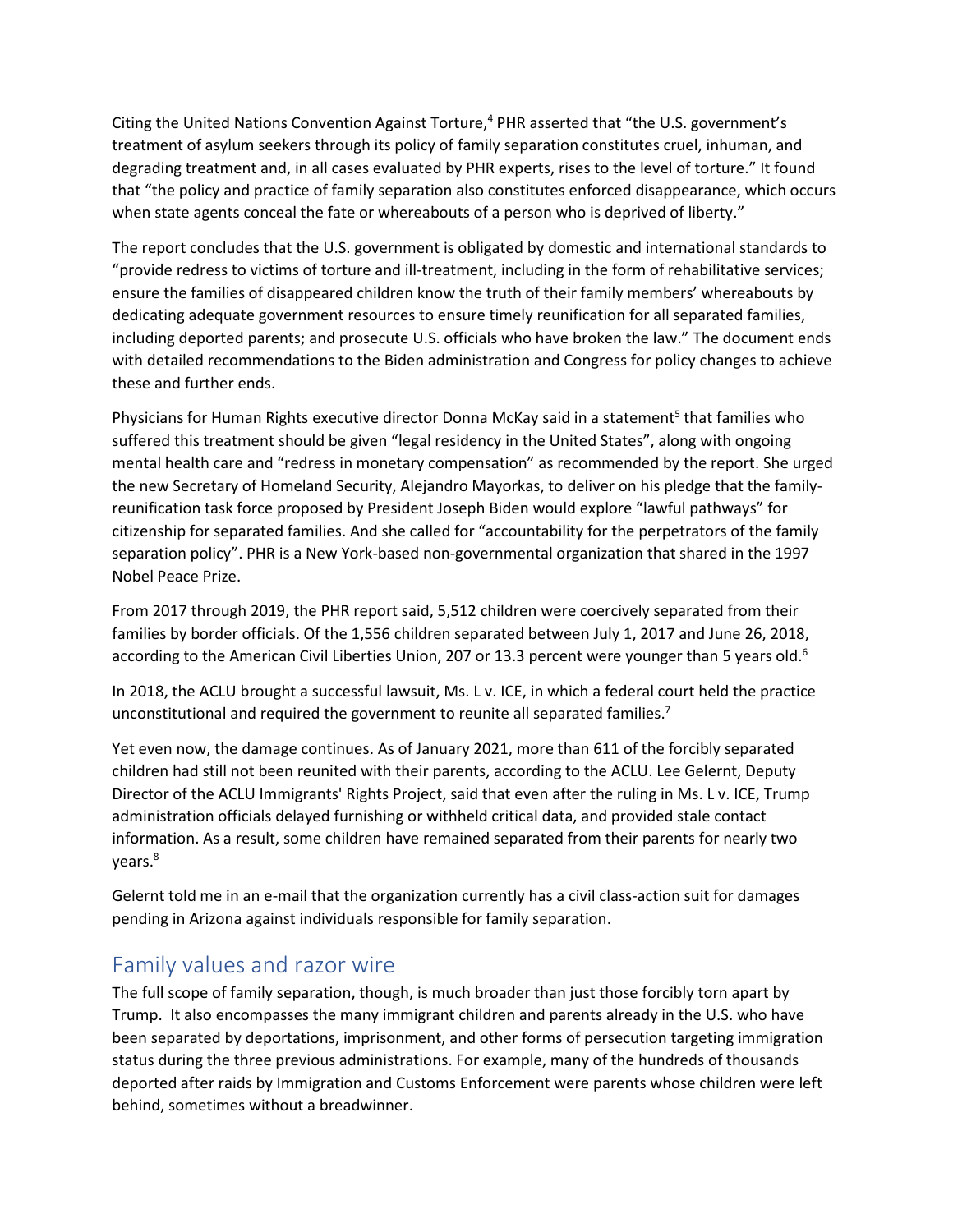From the beginning of the Trump administration, restrictionist policies also inflicted harm on thousands more children who sought asylum alone, or who remained with their families. Many who were already accepted into the asylum process were imprisoned for long periods in poor conditions. Tens of thousands of others were forced to wait for their court dates in dangerous camps in the Mexican borderlands.<sup>9</sup> Thousands more were blocked from even asking for asylum by the "metering" of asylum claims, which made asylum seekers put their names on long, unofficial lists and wait in Mexico to even approach border officials. Many others were excluded by unofficial and later official shutdowns of border crossings.<sup>10</sup>

Much of this anti-immigrant blitzkrieg has been sharply criticized by international human rights officials. Michelle Bachelet Jeria, the current U.N. High Commissioner for Human Rights and former president of Chile, said she was "profoundly disturbed" by several Trump policies that she said had "drastically reduced protections for migrant families." She singled out family separation, Migration Protection Protocols (Remain in Mexico), "the arbitrary privation of liberty", and "the denial of access to humanitarian services and assistance".<sup>11</sup>

Erika Guevara-Rosas, Americas director at Amnesty International, asserted: "Trump's efforts to end asylum are an all-out assault on human rights. … The obligation to protect the rights of people seeking safety is a bedrock principle of U.S. and international law – and the U.S. is failing miserably. The 'crisis' at our borders is not the result of people 'flooding our border' – it is a crisis of xenophobic policies that masquerade as security measures and serve only to exacerbate human suffering."<sup>12</sup>

The abuse, torture, and disappearance of children and parents were not accidental or unintended. Trump, his then Attorney General Jeff Sessions, and his advisors Stephen L. Miller and Steve Bannon were ideologically fueled by what might be called white sado-nationalism.<sup>13</sup>

As Jen Kirby of *Vox* reported, Trump complained during a meeting discussing Haiti, El Salvador, and African countries: "Why do we want these people from all these shithole countries here? We should have more people from places like Norway."<sup>14</sup> Roughly four-fifths of all immigrants to the U.S. come from Latin America, Asia and Africa. So Trump's operatives implemented an array of deliberately cruel practices aiming to deter any form of authorized or unauthorized immigration.

Some of the ideas they reportedly considered bordered on the psychotic. According to *N.Y. Times* reporters Michael D. Shear and Julie Hirschfeld Davis, "Privately, the president had often talked about fortifying a border wall with a water-filled trench, stocked with snakes or alligators, prompting aides to seek a cost estimate. He wanted the wall electrified, with spikes on top that could pierce human flesh." He also reportedly suggested that soldiers shoot migrants if they threw rocks, but his staff told him that this would be illegal. Later he proposed shooting migrants in their legs to slow them down, but was again told that this was not allowed.<sup>15</sup>

Most of the hundreds of executive orders and bureaucratic snares Trump's cadre did deploy may not be indictable. But they gratuitously inflicted harm on all kinds of immigrants, violated their human and civil rights, and attempted to demonize them. The multiple border "crises" Trump produced and directed were B-grade agitprop portraying a border overrun by "bad hombres", and calculated to turbo-charge anti-immigrant hatred among his gullible base.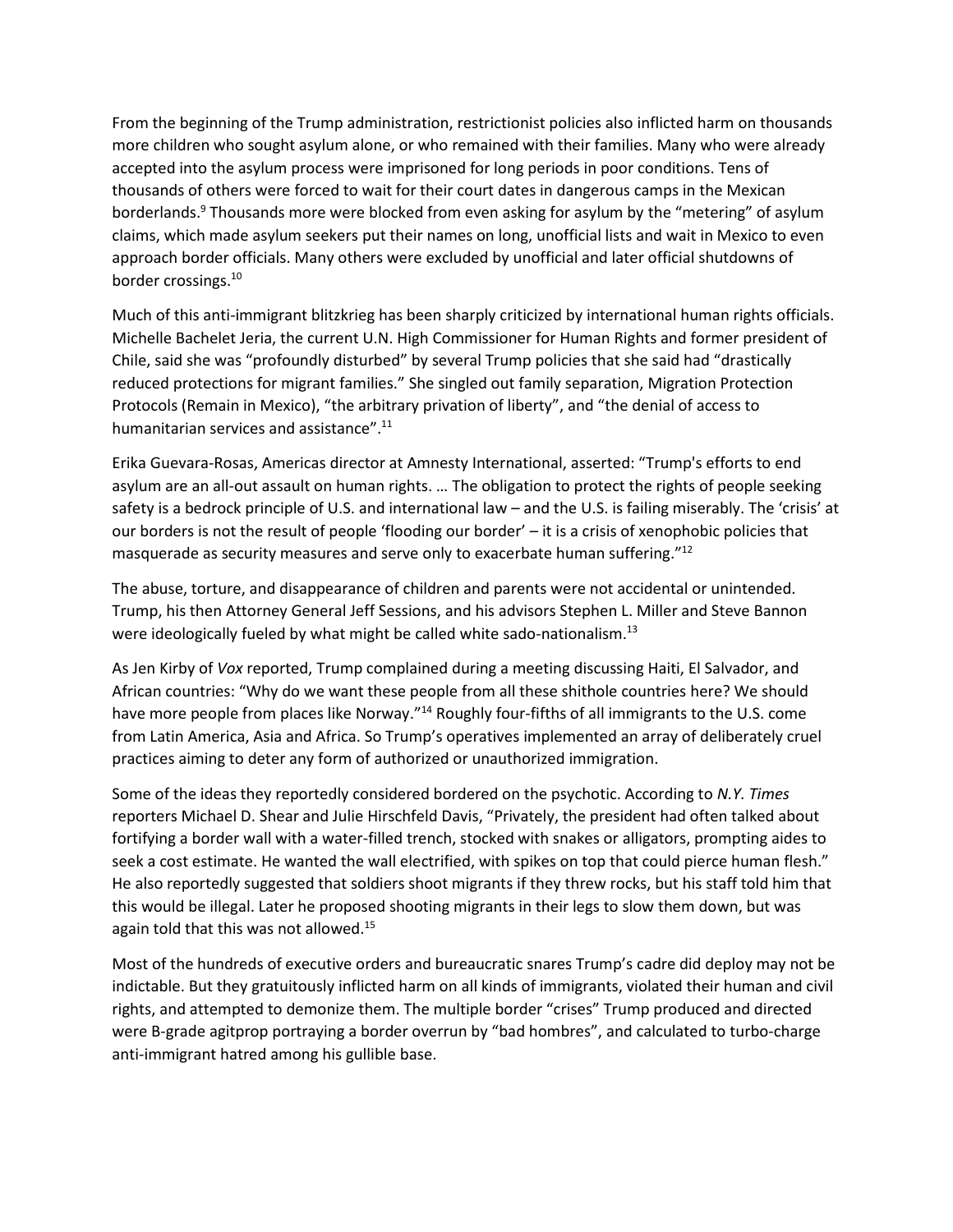The Refugee Act of 1980 assures immigrants the right to ask for asylum, not just at ports of entry, but anywhere along the border.<sup>16</sup>

To enforce Sessions' "zero tolerance" policy, however, Customs and Border Protection constructed a Catch-22. They slow-walked reception of asylum seekers at official ports of entry with "metering".<sup>17</sup> Then, when growing numbers forced to wait weeks or months in dangerous camps began to cross the border away from ports of entry to request asylum from the Border Patrol – which was their legal right officials castigated them as a surge of "illegal aliens" and detained them. To further impede the asylum process, Trump implemented his Remain in Mexico policy (ironically entitled the Migrant Protection Protocols), which forced some 70 thousand who had been granted asylum hearings to await their court dates in Mexico.<sup>18</sup> The administration also made agreements with Central American governments to send some migrants back to the very places they had escaped from in the first place.<sup>19</sup> The cumulative damages inflicted by Trump policies effectively eliminated the right to asylum.<sup>20</sup>

Many of the increased numbers of children and families now requesting asylum at the border are driven by the bottled-up desperation of those tens of thousands of migrant families stranded in limbo over the past two vears.<sup>21</sup> These backlogs have also been exacerbated by Trump's undermining of many programs that had previously accepted and integrated children and families, leaving staffing and infrastructure in smoking ruins. $^{22}$ 

Tragically, most of the crises and suffering could have been easily averted. All Trump had to do, rather than declaring "zero tolerance", was to treat asylum seekers lawfully and rationally. If, instead of doubling down on his "wall" scam, sending troops to the border, and filling private immigration prisons, he had moved decisively to get asylum seekers out of Mexico, brought in more asylum agents and case managers at the border, expanded immigration courts, worked with non-profits to receive asylees, and sent well-targeted resources to Central America and Mexico, there would have been little or no border drama, and much less waste of public resources.<sup>23</sup> But the manufacturing of threats and crises, the criminalization of immigrants and the militarization of the border were precisely the point.

Family separation and other forms of persecution of immigrants are not only wrong, cruel and often unlawful. They are also nonsensical. Asylum seekers, refugees and other immigrants – authorized and unauthorized - are not a threat to be repulsed. On the contrary, they are fellow humans who deserve encouragement and welcome, and fellow workers caught in the riptides of the same global economy. They are also a valuable resource for a stagnant, aging U.S.-born population: decades of evidence demonstrate that immigration's benefits to the people and the economy of this country far outweigh any costs. 24

Violating immigrants' rights also weakens U.S. national security. When other countries see the U.S. torturing children and parents while stonewalling asylum seekers and refugees, the credibility of U.S. criticism of other countries' human rights abuses is devalued.

### Digging out of the rubble

On January 20, a bombed-out migration landscape greeted the incoming Biden administration. His first day in office, the new president sent draft legislation to Congress to provide a path to citizenship for most of the 10.5 to 11 million undocumented immigrants in the U.S. He also issued several executive orders to remedy injustices around immigration, including asylum and family separation. But the new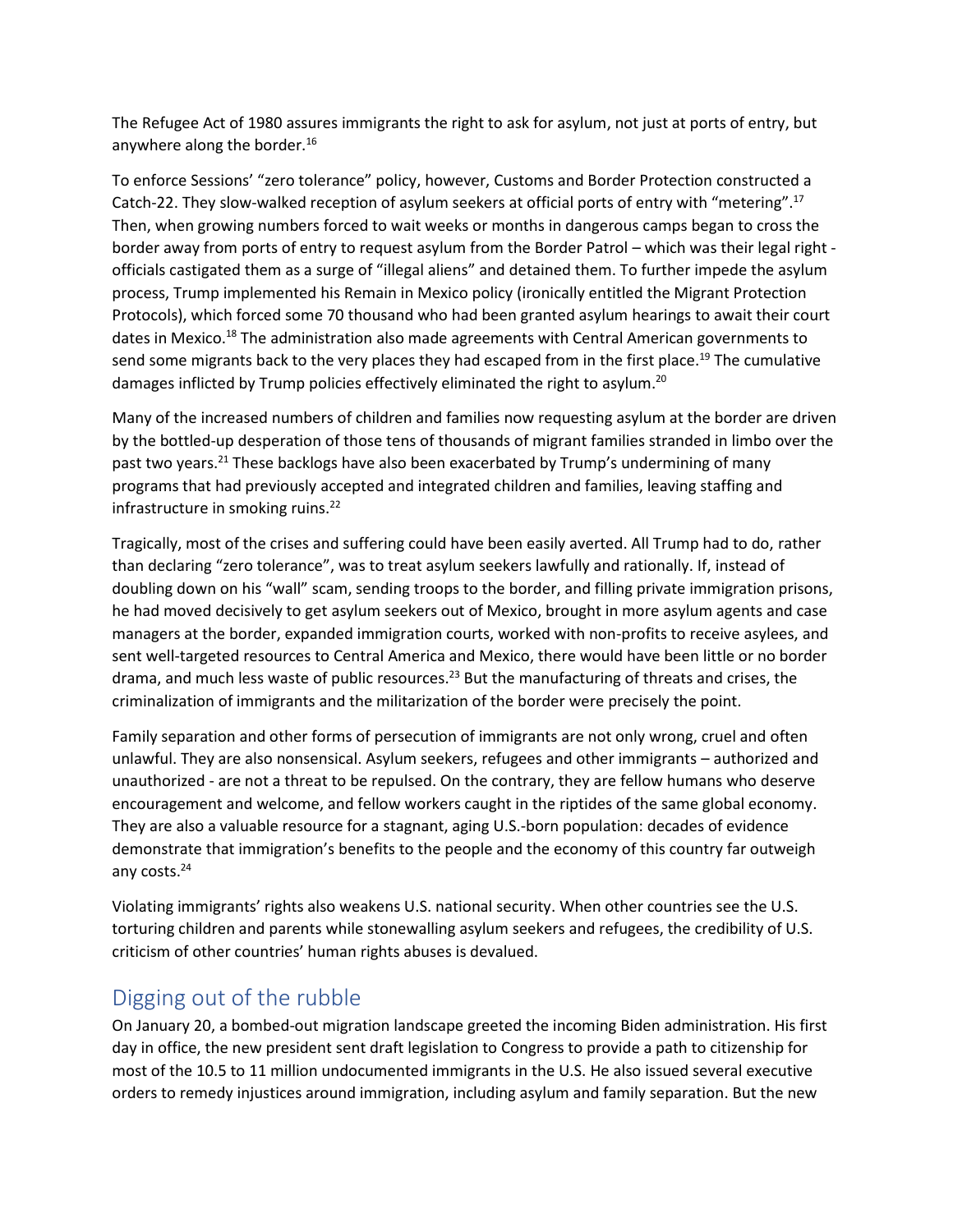administration has not yet been able to ramp up capabilities fast enough to handle the backlog of longsuffering families and unaccompanied children at the border, or to rebuild or repair much of what Trump dismantled. And some of Biden's positive proposals seem to be stalling because of depleted reserves of political capital.

The new family-reunification task force mandated by Biden and chaired by DHS Secretary Mayorkas has gotten quickly to work. A court filing reported by Priscilla Alvarez of CNN showed that the number of children and parents still separated under "zero tolerance" had been reduced from 611 in January to 506 in late February.<sup>25</sup>

Mayorkas told news media that efforts were ramping up to bring back into the U.S. in-process asylum seekers excluded under Trump's "Remain in Mexico", which has been cancelled by Biden. The secretary announced that admissions of those affected by the program have been expanded to three U.S. ports of entry. The administration hopes to give the separated families the choice of where to be united, he said, and if they choose to reunite in the U.S., "we will explore lawful pathways for them to remain in the United States and address the family needs." 26

These compensations should also be offered to all others who were unjustly prevented from applying for asylum or wrongly rejected.

The Biden administration should also ensure that no families are being separated by its current border policies. Currently, families with children and adult individuals seeking asylum are being summarily turned back at the border in most areas under Title 42, a controversial public-health provision promulgated by the Centers for Disease Control and Prevention under Trump.<sup>27</sup> Unaccompanied children, however, are being accepted into the asylum process at the border. Because of this discrepancy, turning back families may give them an incentive to help older children escape danger by sending them on alone. The sooner those families can be allowed to cross and request asylum together, the quicker one source of children crossing alone, and consequent family separation, will be reduced.

"Transforming border reception to a humanitarian model requires many, large federal agencies to implement a wholesale shift in short-, medium-, and long-term approaches," wrote Clara Long of Human Rights Watch. "While the administration has made important progress, kids are still stuck in border jails because the administration of former President Trump destroyed what system existed for keeping kids safe at the border. The current situation requires urgent, sustained action to address this failure. Safe, swift reunification procedures should continue to be refined, starting from the moment kids cross the border." 28

Beyond the work of the Family Reunification Task Force, the Biden administration must not let bygones be bygones. It should open investigations at multiple levels into abuses by the Trump administration of all kinds of immigrants.

The president should mandate internal investigations by inspectors general in Justice, Homeland Security and other relevant departments. Any remaining Trump political appointees should be vetted and, if appropriate, fired or moved to where they can do no further harm. Those found to have violated laws or regulations should be subject to legal or administrative action.

Congress should convene a select committee, along the lines of the 1975 Church Committee,<sup>29</sup> to investigate crimes and abuses by the Trump administration against immigrants and refugees, including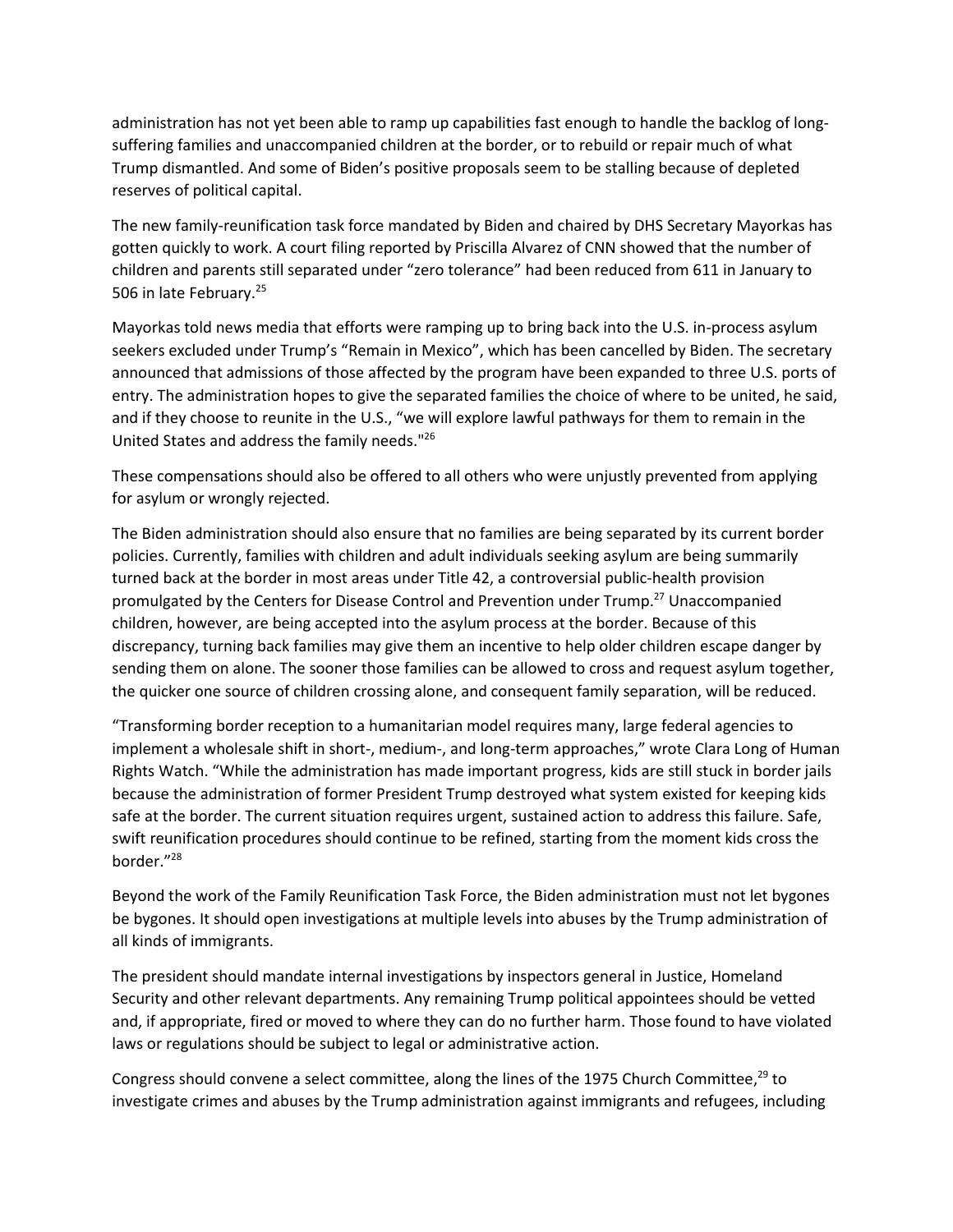the Muslim and African travel bans. They should recommend far-reaching reforms and investigate responsible officials.

Finally, other governments and non-governmental organizations should pursue the possibility of bringing charges against those responsible for family separation before international human rights bodies such as the International Court of Justice<sup>30</sup> and the Inter-American Commission on Human Rights.<sup>31</sup> Another avenue to explore might be actions in courts of other countries, invoking universal jurisdiction for grave international crimes. This is the legal doctrine used by Spanish magistrate Baltazar Garzón Real to bring human-rights charges against Chilean dictator General Augusto Pinochet.<sup>32</sup>

Trump, Miller and their accomplices may not end up on trial in a glass booth in Tegucigalpa. But there is some cause for hope for asylum seekers and refugees. It will require sustained pressure from the movements for immigrant justice and human rights, and responsive action at all levels of government, to untangle the wrongdoing, make all the victims whole again, and punish the perpetrators - all in the face of the violent mobs of xenophobia and racism, spurred on by Republican demagogues. Ultimately, It will require reinventing immigration law, regulations and practice to ensure that the rights to asylum and refuge, along with all the other human rights of immigrants, are fully respected in the United States.

 $\ast$   $\ast$   $\ast$ 

#### Related articles

Peter Costantini. "Shelter from the Storm". Seattle, WA: April 19, 2020. <https://bit.ly/3g2lzfI>

Peter Costantini. "In the Footsteps of the Millennium Migration". Seattle, WA: October 4, 2017. <http://tinyurl.com/y73snqh7>

#### References

Priscilla Alvarez. "Lawyers make progress in locating parents of children split from families at the border, latest court filing says". CNN politics, February 24, 2021. <https://www.cnn.com/2021/02/24/politics/children-border-reunification/index.html>

Priscilla Alvarez & Geneva Sands. "Families separated at the border could be reunited in US, Homeland Security secretary says". CNN politics, March 1, 2021. <https://www.cnn.com/2021/03/01/politics/family-separation/index.html>

American Civil Liberties Union. "Trump's Family Separation Crisis: How You Can Help." ACLU, October 2, 2018.

<https://aclu.org/families-belong-together>

American Immigration Council. "Migrant Protection Protocols". Washington, DC: January 22, 2021. [https://www.americanimmigrationcouncil.org/sites/default/files/research/migrant\\_protection\\_protocol](https://www.americanimmigrationcouncil.org/sites/default/files/research/migrant_protection_protocols.pdf) [s.pdf](https://www.americanimmigrationcouncil.org/sites/default/files/research/migrant_protection_protocols.pdf)

American Immigration Council. "Metering and Asylum Turnbacks". Washington, DC: March 8, 2021. <https://www.americanimmigrationcouncil.org/research/metering-and-asylum-turnbacks>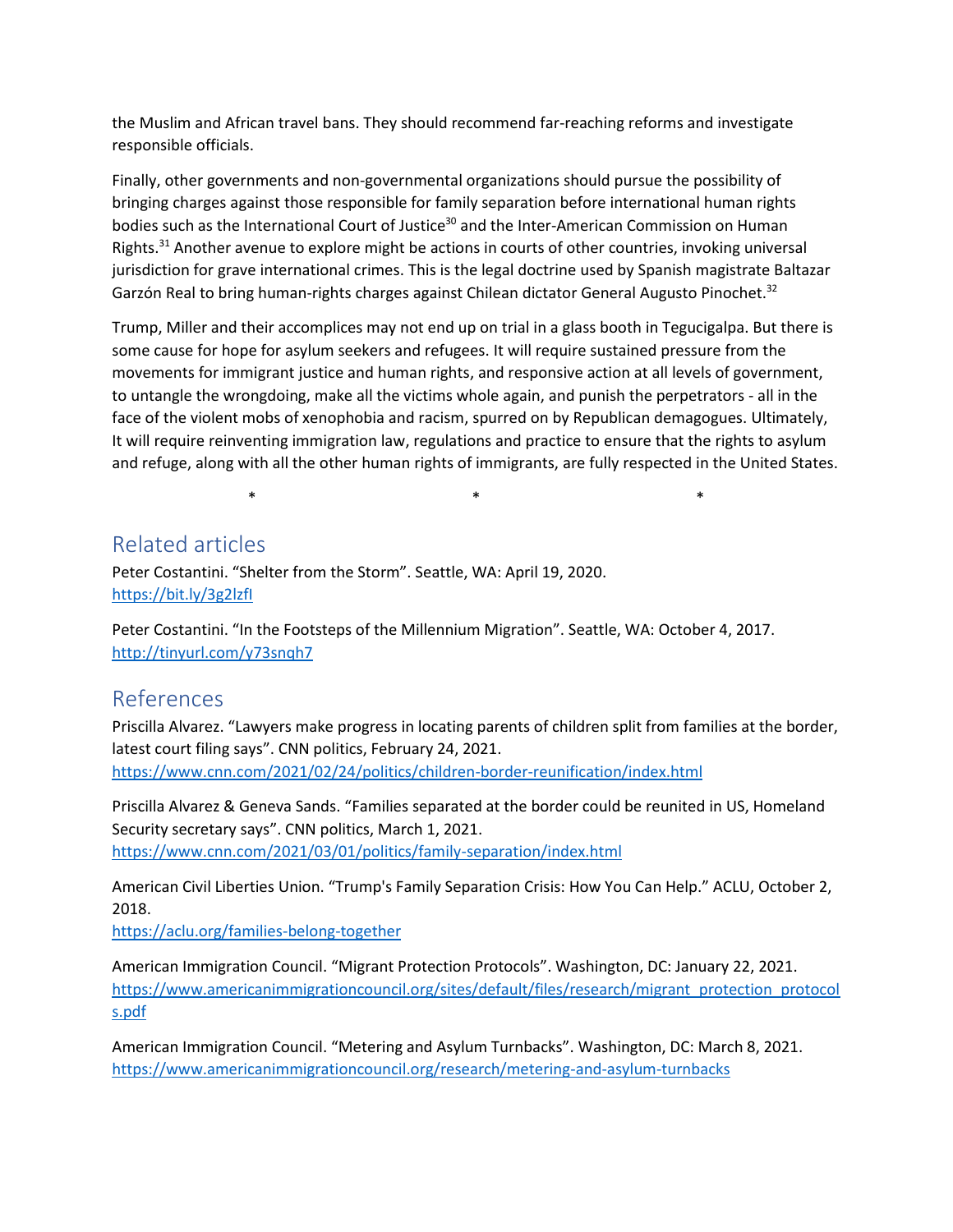American Immigration Council. "A Guide to Title 42 Expulsions at the Border". Washington, DC: March 29, 202.

<https://www.americanimmigrationcouncil.org/research/guide-title-42-expulsions-border>

Amnesty International . "People are not the problem" (postcard announcing event). New York: Amnesty International, no date (received March 30, 2020).

Associated Press. "More than 5,400 children split at border, according to new count". Associated Press, October 25, 2019.

<https://nbcnews.com/news/us-news/more-5-400-children-split-border-according-new-count-n1071791>

Emily Bazelon. "Department of Justification". New York Times Magazine, February 28, 2017. [https://www.nytimes.com/2017/02/28/magazine/jeff-sessions-stephen-bannon-justice](https://www.nytimes.com/2017/02/28/magazine/jeff-sessions-stephen-bannon-justice-department.html)[department.html](https://www.nytimes.com/2017/02/28/magazine/jeff-sessions-stephen-bannon-justice-department.html)

Muzaffar Chishti & Sarah Pierce. "Border Déjà Vu: Biden Confronts Similar Challenges as His Predecessors". Migration Policy Source, April 1, 2021. <https://www.migrationpolicy.org/article/border-deja-vu-biden-challenges>

Josh Dawsey. "Trump derides protections for immigrants from 'shithole' countries". Washington Post, January 12, 2021.

[https://www.washingtonpost.com/politics/trump-attacks-protections-for-immigrants-from-shithole](https://www.washingtonpost.com/politics/trump-attacks-protections-for-immigrants-from-shithole-countries-in-oval-office-meeting/2018/01/11/bfc0725c-f711-11e7-91af-31ac729add94_story.html)[countries-in-oval-office-meeting/2018/01/11/bfc0725c-f711-11e7-91af-31ac729add94\\_story.html](https://www.washingtonpost.com/politics/trump-attacks-protections-for-immigrants-from-shithole-countries-in-oval-office-meeting/2018/01/11/bfc0725c-f711-11e7-91af-31ac729add94_story.html)

Lee Gelernt. "The Moral Imperative to Eliminate the Historic Stain of Family Separation". New York: ACLU, January 19, 2021.

[https://www.aclu.org/news/immigrants-rights/the-moral-imperative-to-eliminate-the-historic-stain-of](https://www.aclu.org/news/immigrants-rights/the-moral-imperative-to-eliminate-the-historic-stain-of-family-separation)[family-separation](https://www.aclu.org/news/immigrants-rights/the-moral-imperative-to-eliminate-the-historic-stain-of-family-separation)

Andrea Germanos. "99-Year-Old Nuremberg Prosecutor Calls Trump's Detention of Children a 'Crime Against Humanity'". Common Dreams, August 8, 2018.

[https://www.commondreams.org/news/2018/08/08/99-year-old-nuremberg-prosecutor-calls-trumps](https://www.commondreams.org/news/2018/08/08/99-year-old-nuremberg-prosecutor-calls-trumps-detention-children-crime-against)[detention-children-crime-against](https://www.commondreams.org/news/2018/08/08/99-year-old-nuremberg-prosecutor-calls-trumps-detention-children-crime-against)

Erika Guevara-Rosas. "Trump's efforts to end asylum are an all-out assault on human rights". Amnesty International, February 27, 2020.

<https://www.amnesty.org/en/latest/news/2020/02/trumps-efforts-end-asylum-assault-human-rights>

Hajar Habbach, Kathryn Hampton & Ranit Mishori. "'You Will Never See Your Child Again' - The Persistent Psychological Effects of Family Separation". New York: Physicians for Human Rights, February 2020.

<https://phr.org/wp-content/uploads/2020/02/PHR-Report-2020-Family-Separation-Full-Report.pdf>

Human Rights Watch. "Q&A: Trump Administration's "Zero-Tolerance" Immigration Policy". New York: HRW, August 16, 2018.

<https://www.hrw.org/news/2018/08/16/qa-trump-administrations-zero-tolerance-immigration-policy>

Inter-American Commission on Human Rights. Organization of American States. Washington, DC. <https://www.oas.org/en/iachr>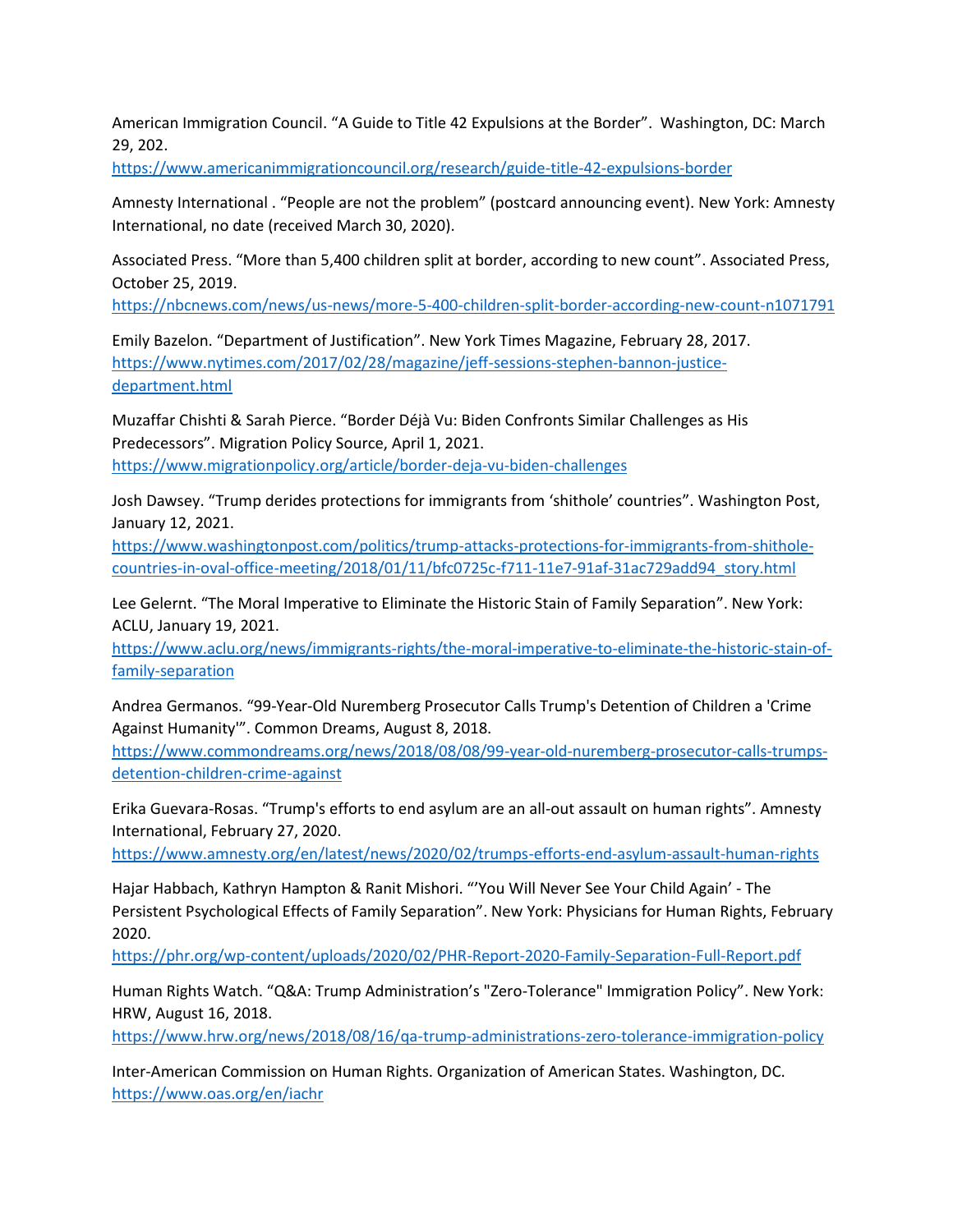International Court of Justice (World Court). United Nations. The Hague, Netherlands. [https://www.icj-cij.org](https://www.icj-cij.org/)

International Rescue Committee. "Is it legal to cross the U.S. border to seek asylum?" New York: International Rescue Committee, updated February 2, 2021. [https://www.rescue.org/article/it-legal](https://www.rescue.org/article/it-legal-cross-us-border-seek-asylum)[cross-us-border-seek-asylum](https://www.rescue.org/article/it-legal-cross-us-border-seek-asylum)

Adam Isacson, Maureen Meyer, Stephanie Brewer, & Elyssa Pachico. 'Putting the U.S.-Mexico 'Border Crisis' Narrative into Context". Washington, DC: Washington Office on Latin America, March 17, 2021. <https://www.wola.org/analysis/putting-border-crisis-narrative-into-context-2021>

Jen Kirby. "Trump wants fewer immigrants from 'shithole countries' and more from places like Norway". Vox, January 11, 2018.

<https://www.vox.com/2018/1/11/16880750/trump-immigrants-shithole-countries-norway>

Latin America Working Group. "All About the 'Remain in Mexico' Policy". Washington, DC: 2018. <https://www.lawg.org/all-about-the-remain-in-mexico-policy>

Clara Long. "No, It's Not the Same Old Thing at the Border". Human Rights Watch, March 16, 2021. <https://www.hrw.org/news/2021/03/16/no-its-not-same-old-thing-border>

Valerie Paulet. "Universal Jurisdiction: Why International Crimes Must Not Be Prosecuted As Terrorism". Geneva, Switzerland: Trial International, June 7, 2021.

[https://trialinternational.org/latest-post/universal-jurisdiction-why-international-crimes-must-not-be](https://trialinternational.org/latest-post/universal-jurisdiction-why-international-crimes-must-not-be-prosecuted-as-terrorism)[prosecuted-as-terrorism](https://trialinternational.org/latest-post/universal-jurisdiction-why-international-crimes-must-not-be-prosecuted-as-terrorism)

Physicians for Human Rights. "Biden Administration Must Provide Redress for Survivors, Accountability for Perpetrators of Family Separation Policy: PHR". New York: Physicians for Human Rights, March 1, 2021.

[https://phr.org/news/biden-administration-must-provide-redress-for-survivors-accountability-for](https://phr.org/news/biden-administration-must-provide-redress-for-survivors-accountability-for-perpetrators-of-family-separation-policy-phr)[perpetrators-of-family-separation-policy-phr](https://phr.org/news/biden-administration-must-provide-redress-for-survivors-accountability-for-perpetrators-of-family-separation-policy-phr)

Michael D. Shear & Julie Hirschfeld Davis. "Shoot Migrants' Legs, Build Alligator Moat: Behind Trump's Ideas for Border". New York Times, October 1, 2019.

<https://www.nytimes.com/2019/10/01/us/politics/trump-border-wars.html>

Gabriela Sotomayor. "Plan migratorio México-EU bloquea a 35 mil solicitantes de asilo: ONU-DH". México, DF: Proceso, 9 septiembre 2019. [https://www.proceso.com.mx/598967/plan-migratorio](https://www.proceso.com.mx/598967/plan-migratorio-mexico-eu-bloquea-a-35-mil-solicitantes-de-asilo-onu-dh)[mexico-eu-bloquea-a-35-mil-solicitantes-de-asilo-onu-dh](https://www.proceso.com.mx/598967/plan-migratorio-mexico-eu-bloquea-a-35-mil-solicitantes-de-asilo-onu-dh)

Jayashri Srikantiah & Shirin Sinnar. "White Nationalism as Immigration Policy". Stanford, CA: Stanford Law Review, March 2019.

<https://www.stanfordlawreview.org/online/white-nationalism-as-immigration-policy>

The White House. "Executive Order on the Establishment of Interagency Task Force on the Reunification of Families". Washington, DC: February 2, 2021. [https://www.whitehouse.gov/briefing](https://www.whitehouse.gov/briefing-room/presidential-actions/2021/02/02/executive-order-the-establishment-of-interagency-task-force-on-the-reunification-of-families)[room/presidential-actions/2021/02/02/executive-order-the-establishment-of-interagency-task-force](https://www.whitehouse.gov/briefing-room/presidential-actions/2021/02/02/executive-order-the-establishment-of-interagency-task-force-on-the-reunification-of-families)[on-the-reunification-of-families](https://www.whitehouse.gov/briefing-room/presidential-actions/2021/02/02/executive-order-the-establishment-of-interagency-task-force-on-the-reunification-of-families)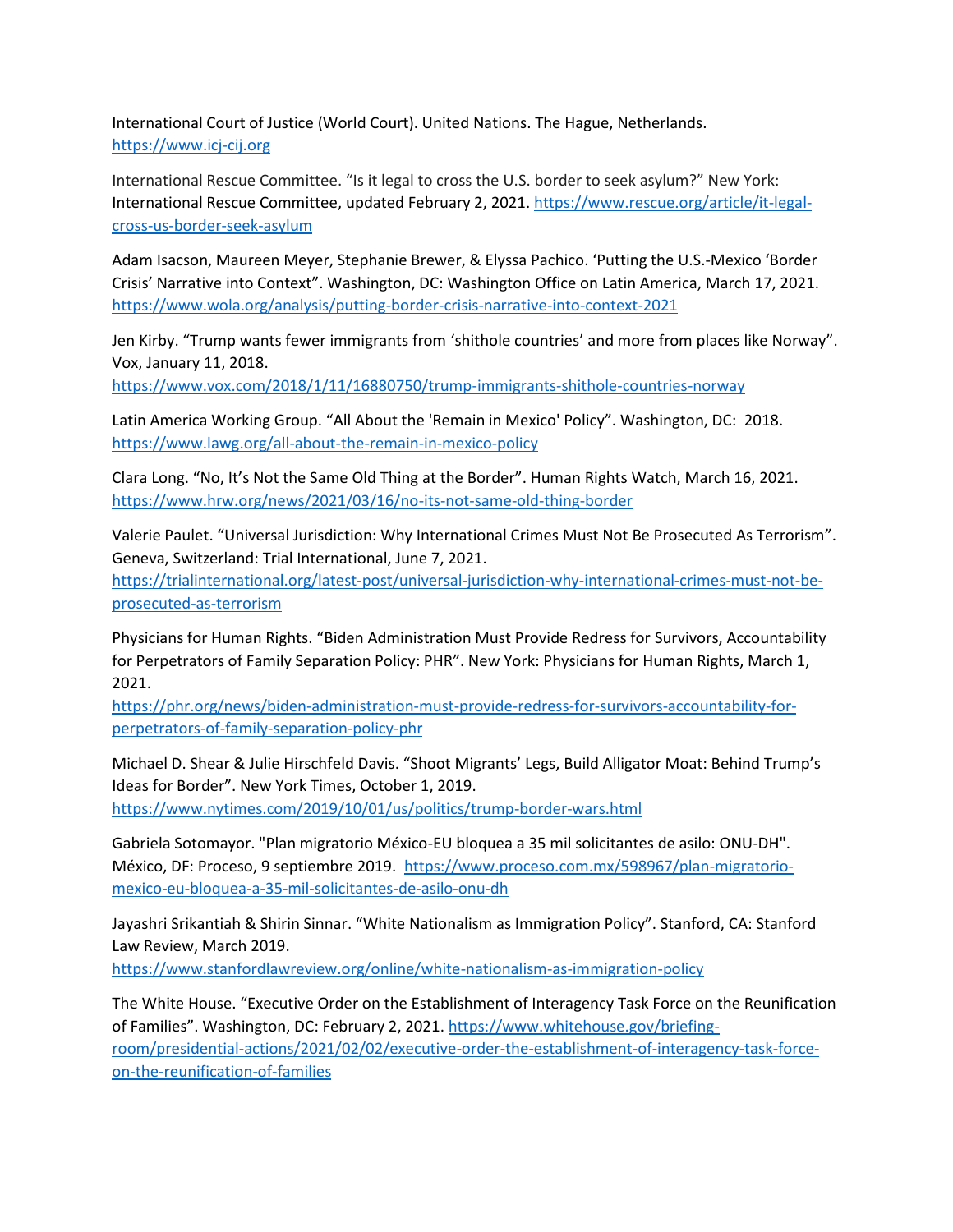The White House. "Executive Order on Creating a Comprehensive Regional Framework to Address the Causes of Migration, to Manage Migration Throughout North and Central America, and to Provide Safe and Orderly Processing of Asylum Seekers at the United States Border". Washington, DC: February 2, 2021.

[https://www.whitehouse.gov/briefing-room/presidential-actions/2021/02/02/executive-order-creating](https://www.whitehouse.gov/briefing-room/presidential-actions/2021/02/02/executive-order-creating-a-comprehensive-regional-framework-to-address-the-causes-of-migration-to-manage-migration-throughout-north-and-central-america-and-to-provide-safe-and-orderly-processing)[a-comprehensive-regional-framework-to-address-the-causes-of-migration-to-manage-migration](https://www.whitehouse.gov/briefing-room/presidential-actions/2021/02/02/executive-order-creating-a-comprehensive-regional-framework-to-address-the-causes-of-migration-to-manage-migration-throughout-north-and-central-america-and-to-provide-safe-and-orderly-processing)[throughout-north-and-central-america-and-to-provide-safe-and-orderly-processing](https://www.whitehouse.gov/briefing-room/presidential-actions/2021/02/02/executive-order-creating-a-comprehensive-regional-framework-to-address-the-causes-of-migration-to-manage-migration-throughout-north-and-central-america-and-to-provide-safe-and-orderly-processing)

U.N. News. "UN rights chief slams 'unconscionable' US border policy of separating migrant children from parents". New York: United Nations, June 18, 2018. <https://news.un.org/en/story/2018/06/1012382>

United Nations General Assembly. "Convention Against Torture and Other Cruel, Inhuman or Degrading Treatment or Punishment." New York: United Nations, 10 December 1984. [https://treaties.un.org/Pages/ViewDetails.aspx?src=TREATY&mtdsg\\_no=IV-9&chapter=4&clang=\\_en](https://treaties.un.org/Pages/ViewDetails.aspx?src=TREATY&mtdsg_no=IV-9&chapter=4&clang=_en)

U.S. Department of Justice. "Attorney General Announces Zero-Tolerance Policy for Criminal Illegal Entry". Washington, DC: U.S. D.O.J, April 16, 2018.

[https://www.justice.gov/opa/pr/attorney-general-announces-zero-tolerance-policy-criminal-illegal](https://www.justice.gov/opa/pr/attorney-general-announces-zero-tolerance-policy-criminal-illegal-entry)[entry](https://www.justice.gov/opa/pr/attorney-general-announces-zero-tolerance-policy-criminal-illegal-entry)

U.S. Government Publishing Office. "Refugee Act of 1980 (Public Law 96-212)". Washington, DC: March 17, 1980.<https://www.govinfo.gov/content/pkg/STATUTE-94/pdf/STATUTE-94-Pg102.pdf>

U.S. Senate. "Senate Select Committee to Study Governmental Operations with Respect to Intelligence Activities". Retrieved April 2021.

<https://www.senate.gov/about/powers-procedures/investigations/church-committee.htm>

Manuel Vergara. "Justice is never easy, but universal jurisdiction is here to stay". Geneva, Switzerland: Trial International, June 29, 2017.

<https://trialinternational.org/latest-post/justice-is-never-easy-but-universal-jurisdiction-is-here-to-stay>

- <sup>4</sup> UN General Assembly 12/10/1984
- <sup>5</sup> Physicians for Human Rights 3/1/2021
- <sup>6</sup> Associated Press 10/25/2019

- <sup>8</sup> Gelernt 1/19/2021; International Rescue Committee 2/2/2021
- <sup>9</sup> American Immigration Council 1/22/2021
- <sup>10</sup> AIC 3/8/2021
- <sup>11</sup> Sotomayor 9/9/2019

<sup>12</sup> Amnesty International "People are not the problem" no date (March 2020); Guevara-Rosas 2/27/2020

- <sup>13</sup> Srikantiah & Sinnar 3/2019
- <sup>14</sup> Kirby 1/11/2018
- <sup>15</sup> Shear & Davis 10/1/2019
- <sup>16</sup> U.S. Government Publishing Office 3/17/1980

<sup>1</sup> Germanos 8/8/2018

<sup>2</sup> UN News 6/18/2018

<sup>3</sup> Habbach et al 2/2020

<sup>7</sup> Gelernt 1/19/2021